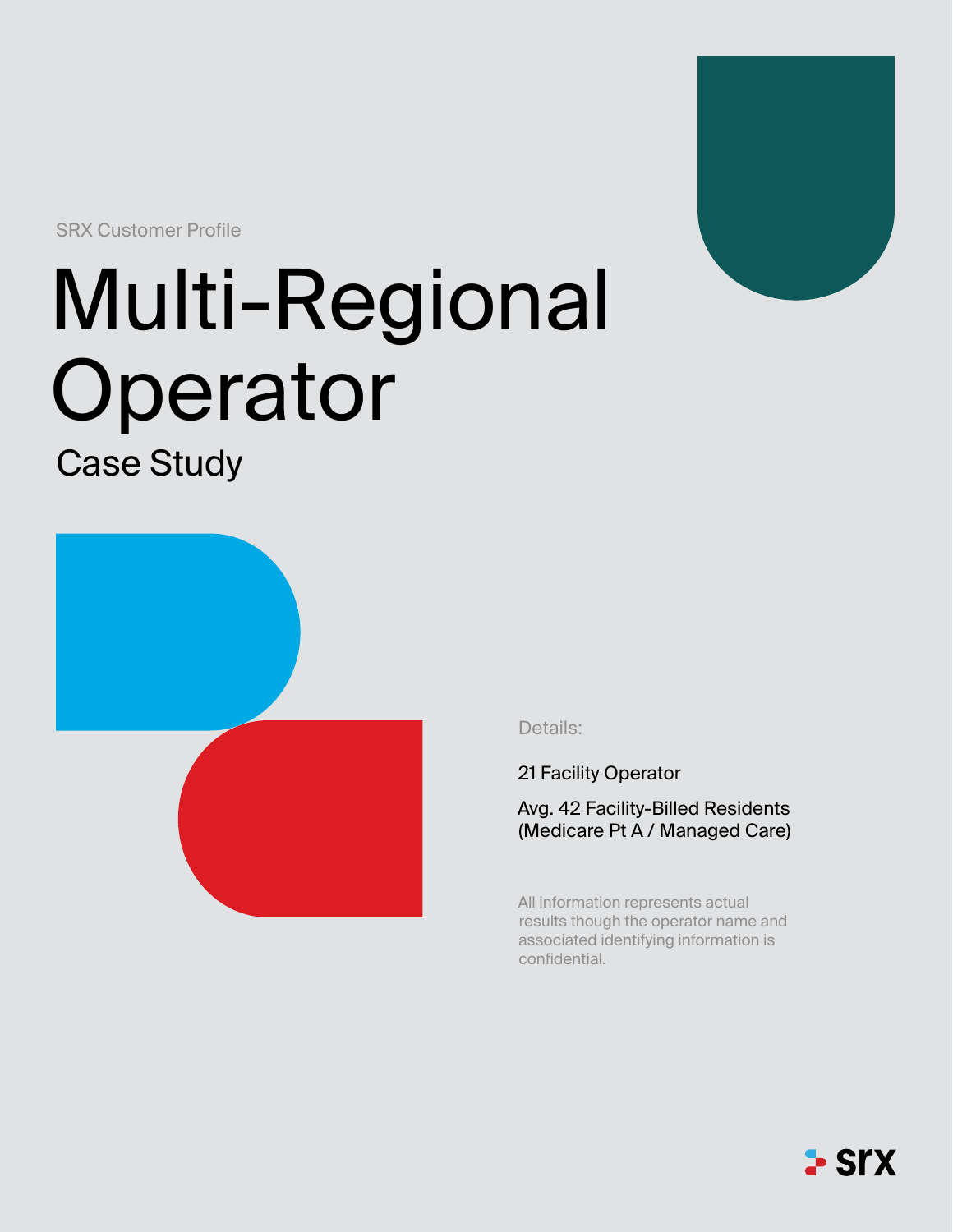# Multi-Regional Operator Case Study\*



21 Facility Operator

Avg. 42 Facility Billed Resident (Medicare Pt A / Managed Care)

- o 2019 rebates increased 2x after contracting with SRX
- 2020 rebates on track to increase an additional 25%+
- Identified over 18% in additional cost management opportunities
- Successfully helped client negotiate better terms on their pharmacy contracts
- o Developed custom, automated, real-time reporting & analytics

Operator transitioned all facilities to SRX for full suite of services including rebate administration, formulary, reconciliation and reporting. Real-time adjudication was implemented in many facilities for proactive drug utilization management and additional savings. Rebates and cost savings have improved significantly.

"Not only were our rebates significantly higher [when we switched to SRX], but the insight and resulting savings were both unexpected and unparalleled in my experience."

– Operator CEO

## 2019 Pharmacy Drug Spend



\*All information represents actual results though the operator name and associated identifying information is confidential. \*\*Results vary based on number of facilities, patient Medicare populations, etc.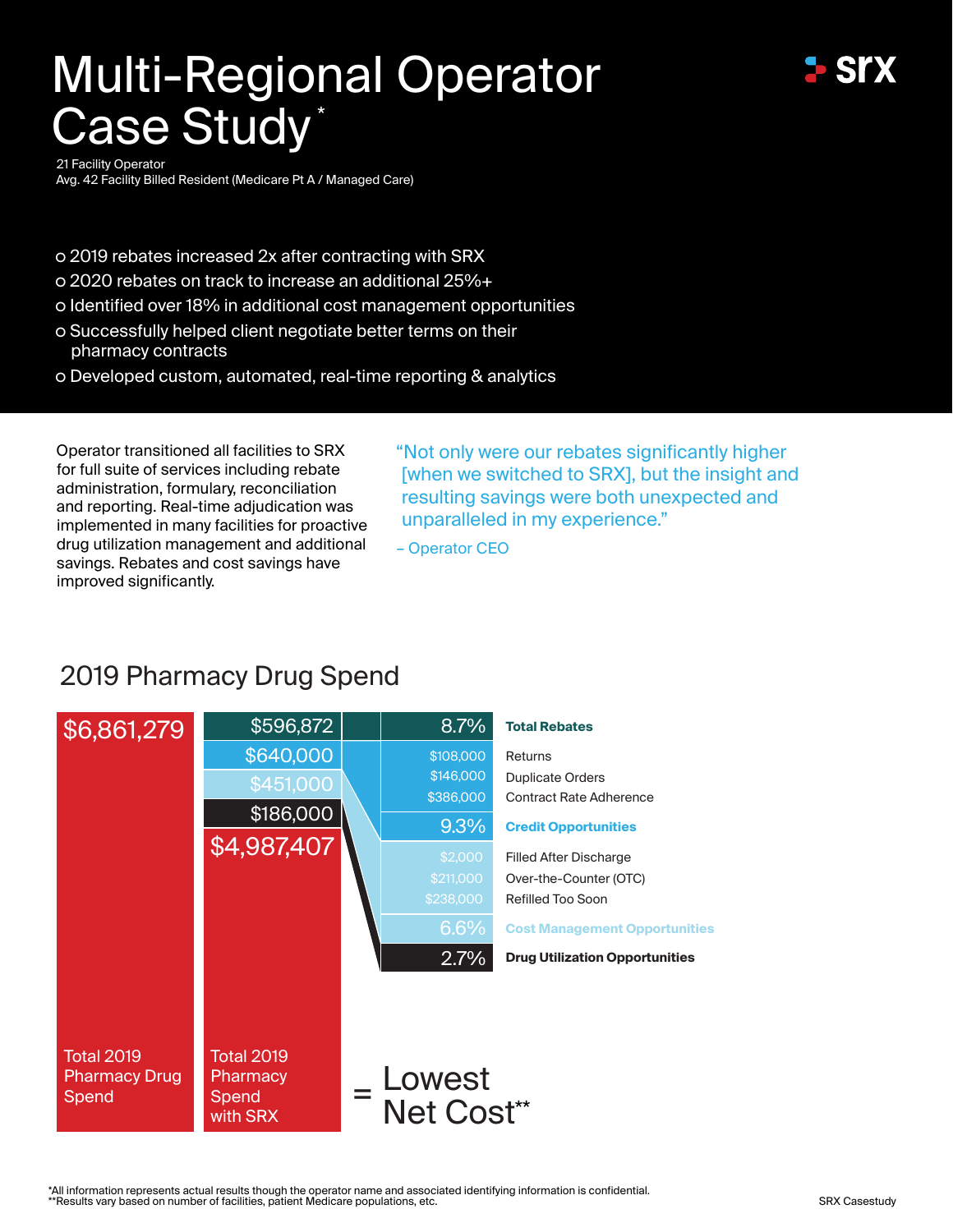# Pharmacy Spend Breakdown **COMEX 1999** 02

SRX technology closely examines each and every line item on a pharmacy invoice, providing greater insight and control into drug spend. By integrating with drug databases and EHRs, and building in cost and waste reduction parameters, SRX provides greater control over spending and helps operators realize the lowest net cost for medication. The following represents actual data and results from a valued customer.

### \$6,861,279 Total Pharmacy Drug Spend 2019

|         | <b>Rebates</b>                      |                                                                                                                                                                                                          |  |
|---------|-------------------------------------|----------------------------------------------------------------------------------------------------------------------------------------------------------------------------------------------------------|--|
|         | \$596,872                           | Rebates<br>Automated technology allows SRX to identify and submit all eligible<br>rebates, even those hiding in plain sight to provide the highest industry<br>rebates, guaranteed to be paid quarterly. |  |
| $8.7\%$ | \$596,872 Total                     |                                                                                                                                                                                                          |  |
|         | <b>Credit Opportunities</b>         |                                                                                                                                                                                                          |  |
|         | \$108,000                           | Returns<br>Automated reporting ensures you receive pharmacy credits for unused /<br>returnable orders.                                                                                                   |  |
|         | \$146,000                           | <b>Duplicate Orders</b><br>Technology makes identification of duplicate orders to determine root<br>cause and implement corrective action.                                                               |  |
|         | \$386,000                           | <b>Contract Rate Adherence</b><br>SRX establishes automated controls that cross-check the accuracy of<br>pricing on claims against your pharmacy contract rate.                                          |  |
| $9.3\%$ | \$640,000 Total                     |                                                                                                                                                                                                          |  |
|         |                                     | <b>Cost Management Opportunities</b>                                                                                                                                                                     |  |
|         | \$2,000                             | Filled After Discharge<br>Through integrations with facility EHRs/EMRs, we can identify<br>prescriptions that are filled after discharge.                                                                |  |
|         | \$211,000                           | Over-the-Counter (OTC)<br>Technology aggregates opportunities to use OTC alternatives to obtain<br>additional savings and take advantage of bulk pricing.                                                |  |
|         | \$238,000                           | Refilled Too Soon<br>Based on minimum orders and fill requests, SRX technology can identify<br>if orders were filled unnecessarily prior to refill due date.                                             |  |
| $6.6\%$ | \$451,000 Total                     |                                                                                                                                                                                                          |  |
|         | <b>Drug Utilization Improvement</b> |                                                                                                                                                                                                          |  |
|         | \$186,000                           | <b>Drug Utilization Improvement</b><br>We assist in enforcement of formulary while advising on utilization<br>improvement.                                                                               |  |
| 2.7%    | \$186,000 Total                     |                                                                                                                                                                                                          |  |
|         |                                     |                                                                                                                                                                                                          |  |

## \$4,987,407 Lowest Net Cost on Pharmacy Spend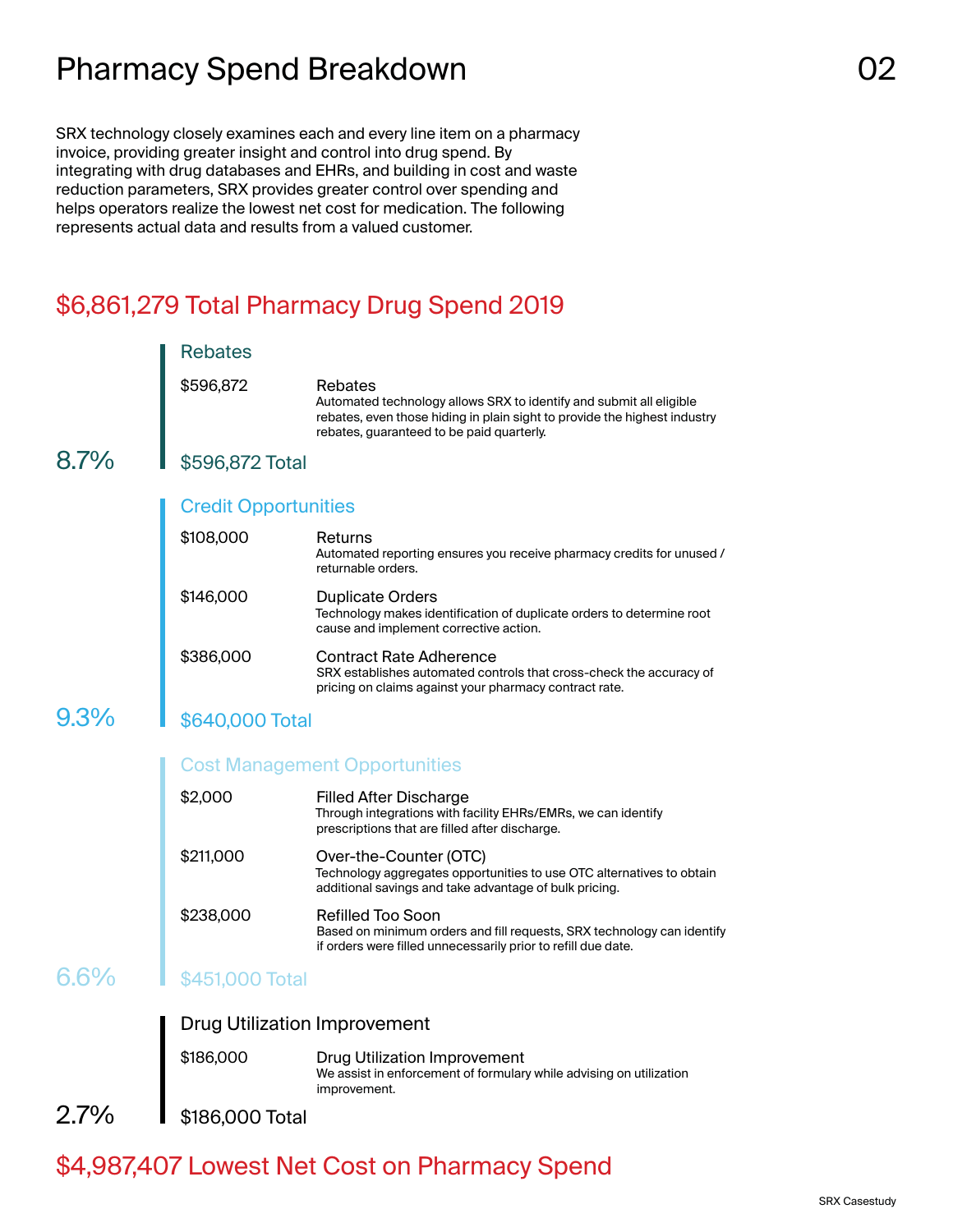# Rebates

Rebates are a critical component of well-planned medication cost management efforts. SRX has significantly increased rebates for this customer through automation and expert analysis to ensure that every eligible medication is turned into a rebate--finding rebates that are often hiding from plain sight. When paired with a lowest net cost formulary, maximum savings are achieved. The results below show quarterly increases in rebate dollars, and in total represent an increase of 2x over what the operator was seeing prior to engaging with SRX.

# 2x Increase<sup>\*</sup>

#### All Facilities – 2019

**Summary** 





Total 2019 Rebates

8.7%

of Total Pharmacy Drug Spend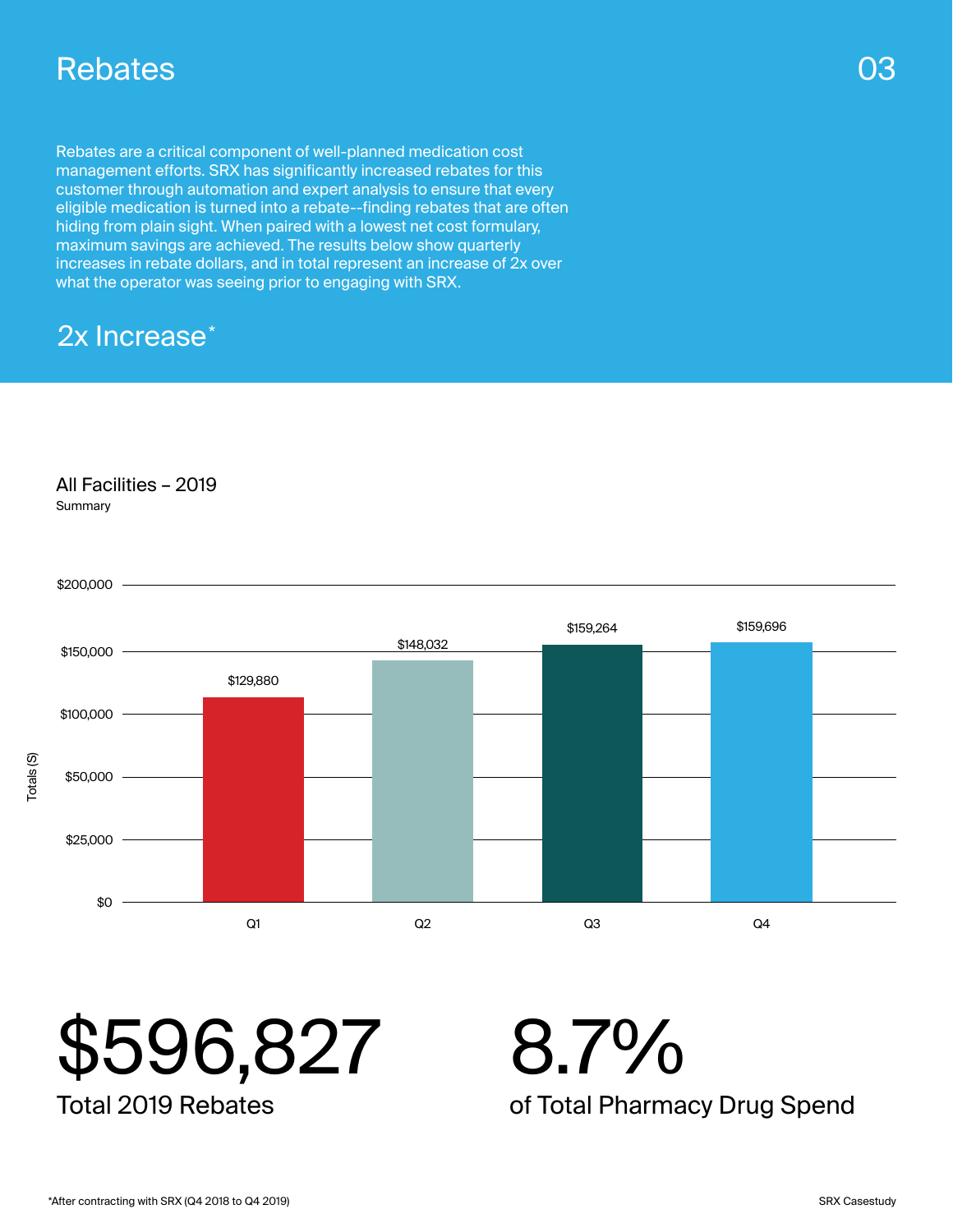# Front-End Adjudication 04

#### Contract Rate Adherence + Drug Utilization Improvement

SRX technology provides customers with automated tools that ensure pharmacy compliance with contract rules and pricing. This prevents price discrepancies and off-formulary medications from ending up on your bill. The following demonstrates the results achieved by adjudicating contract rates on the front-end of the pharmacy relationship, and potential savings that can be realized through drug utilization improvement.

#### 2019 Contract Rate through Adjudication



#### Example

Pharmacy submitted a claim in the amount of **\$161.96**.

The established contract rate, however, was **\$114.61**.

Front-end adjudication prevents the overcharge of **\$47.35** from being billed.

#### Price Difference

| Overcharge           | \$47.35  |  |
|----------------------|----------|--|
| <b>Contract Rate</b> | \$114.61 |  |
| <b>Bill Rate</b>     | \$161.96 |  |
|                      |          |  |

### Projected Drug Utilization Improvement Opportunities through Adjudication

2 Therapeutic Categories

| <b>Total Potential Savings</b> | \$186,000                       |            |  |
|--------------------------------|---------------------------------|------------|--|
| Select Inhalers                | \$114,000                       | $-52%$     |  |
| <b>Rapid Acting Insulins</b>   | \$72,000                        | $-25%$     |  |
|                                | Dollar Amount                   | Percentage |  |
| Medication                     | <b>Potential Annual Savings</b> |            |  |

# \$188,339 Total Contract Rate Adjudication\*

SRX can assist with drug utilization improvements that can be enforced through adjudication and reduce costs. The table shows significant savings opportunities that were identified and that can be enforced through front-end adjudication.

# \$186,000

Total Potential Savings from Drug Utilization Improvement